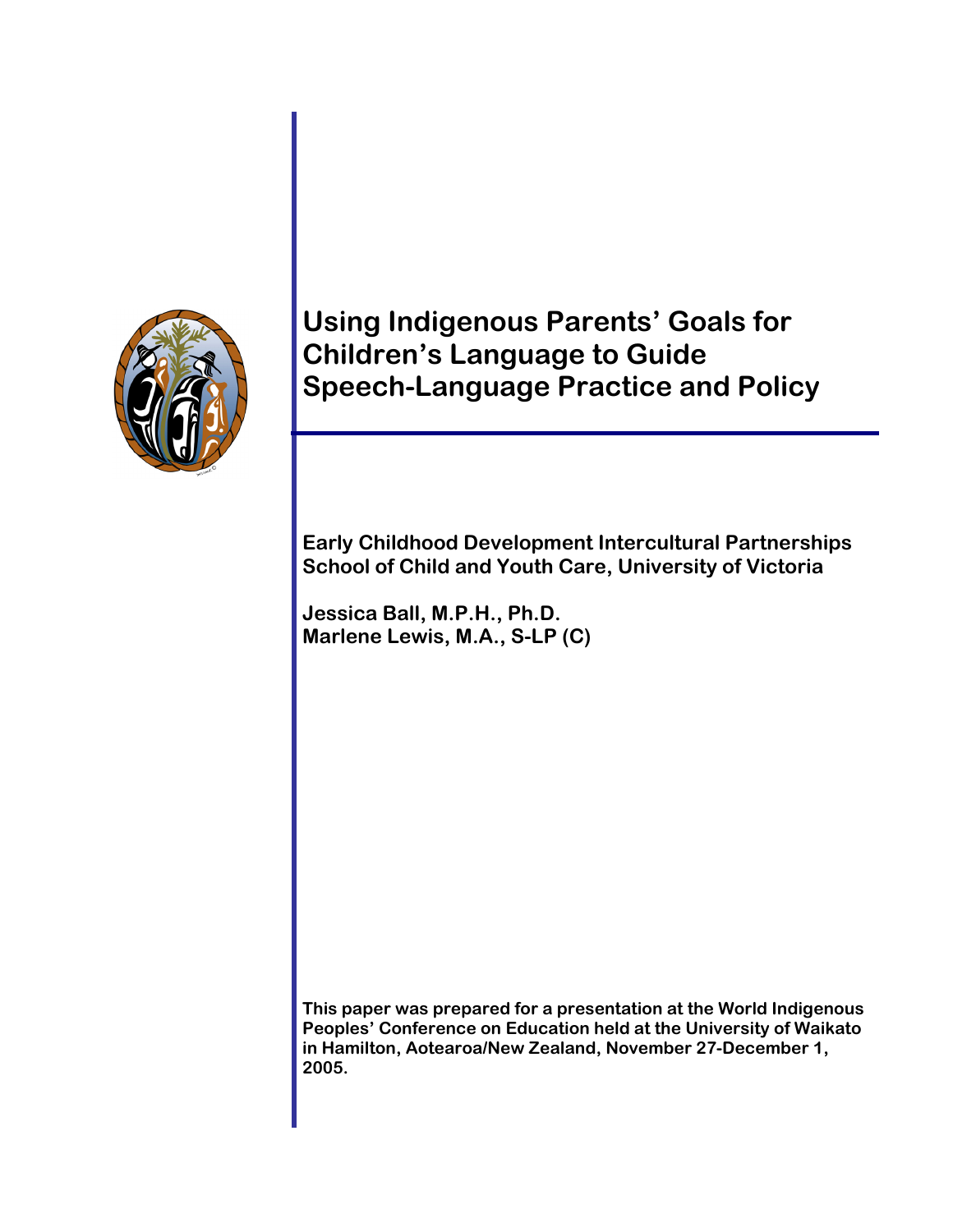## **Using Indigenous Parents' Goals for Children's Language to Guide Speech-Language Practice and Policy**

**Jessica Ball and Marlene Lewis<sup>1</sup>**

#### **Early Childhood Development Intercultural Partnerships School of Child and Youth Care, University of Victoria**

**Interview Question**: How do you think babies and young children learn to talk? *"They learn to talk by listening to people talk, having a chance to talk, and listening to books with pictures. If they listen and it makes sense you are helping them to learn without really trying, just exposing them to talking…..I know there are some babies who don't learn to talk at all or don't talk well, I guess some of them need help…"* 

Cree Elder & Grandmother who is bilingual in English and Dene

Aboriginal families and communities in Canada<sup>2</sup> are seeking ways to ensure that their own goals for their children's development are what drives government and agency agendas and determines the allocation of resources for Aboriginal children. This is true for Aboriginal child development programs in general, and for programs to facilitate Aboriginal children's language development in particular.

## **Why is support for early language development important?**

 $\overline{a}$ 

1) Language development is central to how children learn to participate and grow within their cultures. In child development research, the importance of early language development for cognitive and social learning and school readiness has been well documented (Capute 1987; Kohlberg, Yaeger, & Hjertholm 1968; Myers & Permutter 1978; Rice & Kemper 1984; Saxe 1979; Stiles-Davis, Tada, & Whipple 1990). A child's successful use of evolving language skills helps him or her to get her/his needs met and to participate in her or his cultural milieu. If young children's potential language development within a family or community setting is not being fulfilled, then Aboriginal parents, caregivers, and community decision-makers should have access to specialized knowledge and services so they can better support that development.

 $<sup>1</sup>$  The authors thank the participants in the two research studies that informed this presentation.</sup> This research was undertaken at the suggestion of First Nations communities in British Columbia, Canada.

 $2$  Aboriginal people in Canada include approximately 1,319,890 First Nations, Inuit, and Metis descendents of original inhabitants of the land now called Canada.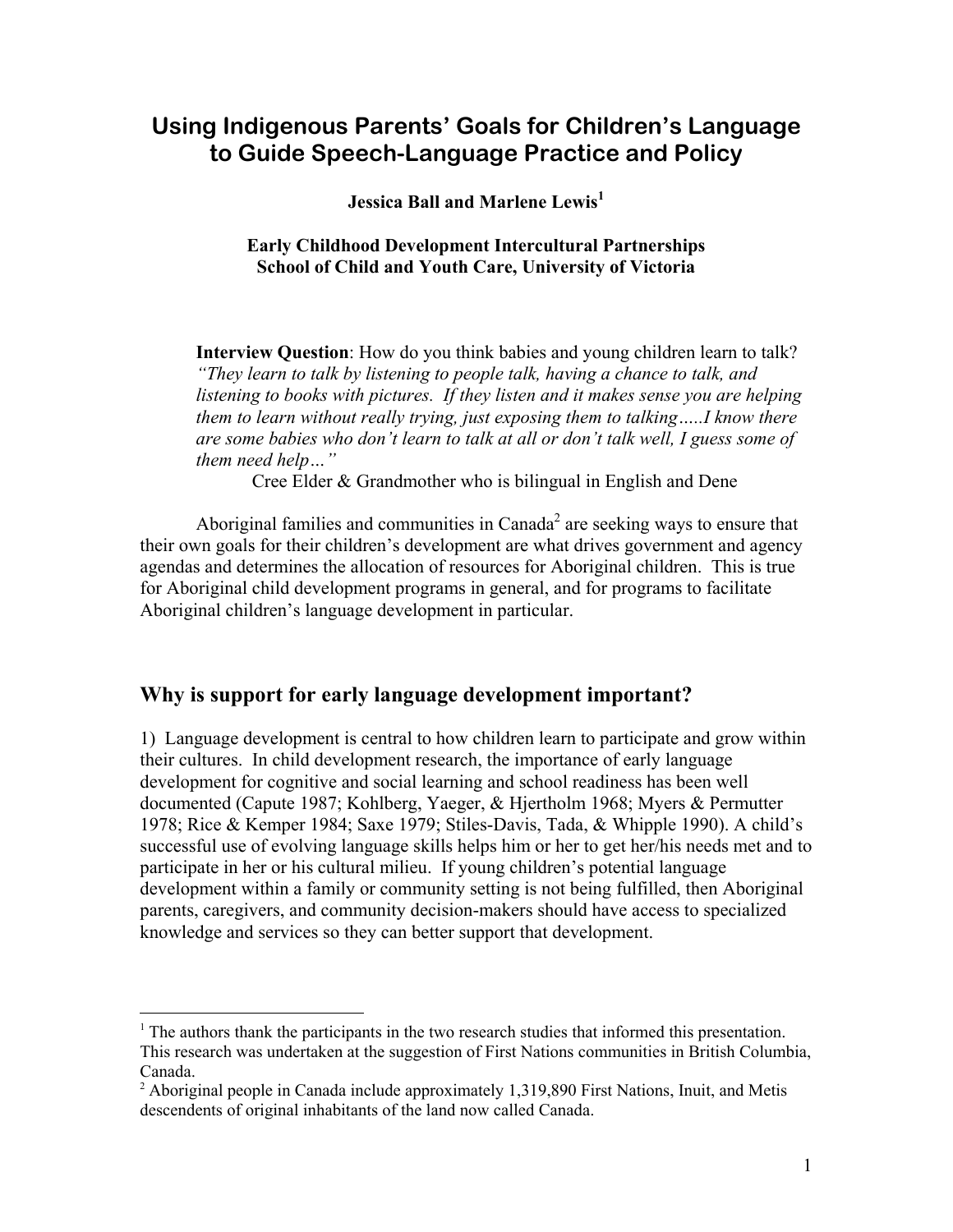2) Early language development includes opportunities to practice evolving language skills in ways that are appropriate to the language practices of the child's culture (Schieffelin & Ochs, 1986). Aboriginal patterns and values relating to language development (both Aboriginal mother tongue language and Aboriginal dialect-variations of English or French) are at the heart of how Aboriginal peoples' embody cultural values. All those who support Aboriginal children in their language development need to understand how to build on the strengths of their cultural values and to clarify what goals, supports, and language development activities are most appropriate.

For Aboriginal children, as for all children whose mother tongue is either a nonstandard variant of English or French, or another language altogether, some kind of bridging or transition support is usually necessary to *prepare schools to receive them appropriately* and to *prepare them to succeed in schools* over time (Malcolm, Haig, Konigsberg, Rochecouste, Collard, Hill, & Cahill, 1999). This is particularly important for children whose mother culture may have values about talk or language usage that do not match the generalized mainstream language values embedded within most public schooling curricula (Walton, 1993). For example, children whose cultures value listening and observing as a major mode of language learning are likely to be marginalized in a school setting that places highest value on oral participation.

3) Aboriginal leaders in Canada have argued that the lack of services, as well as culturally inappropriate education, specialist services, and screening procedures, result in serious negative consequences for Aboriginal children (Royal Commission on Aboriginal Peoples, 1996). This has included over- and under-recognition of children with developmental challenges, undermining of cultural-driven goals for development, and failure to support developmental steps in Aboriginal language learning (e.g., B.C. Aboriginal Network on Disability Society, 1996).

 Across Canada, there have been efforts to define and develop high quality early childhood care and development programs that are culturally-based and culturally reinforcing for young Aboriginal children and their families. It is within this context that work also needs to be done to bridge the gaps between specialist training, specialist services and the language support needs of young Aboriginal children.

### **Views from the field**

The 'talking points' offered in this paper were derived largely from two studies that were conducted in 2003-2004. These projects were conducted as part of a program of research and capacity building called the Early Childhood Development Intercultural Partnerships (www.ecdip.org) housed in the School of Child and Youth Care at the University of Victoria, Canada. The mission of this research program is to help ensure cultural continuity for Aboriginal children; to prevent the mislabelling of cultural difference as individual or group 'pathology'; and to strengthen family and community capacity for supporting Aboriginal children's development.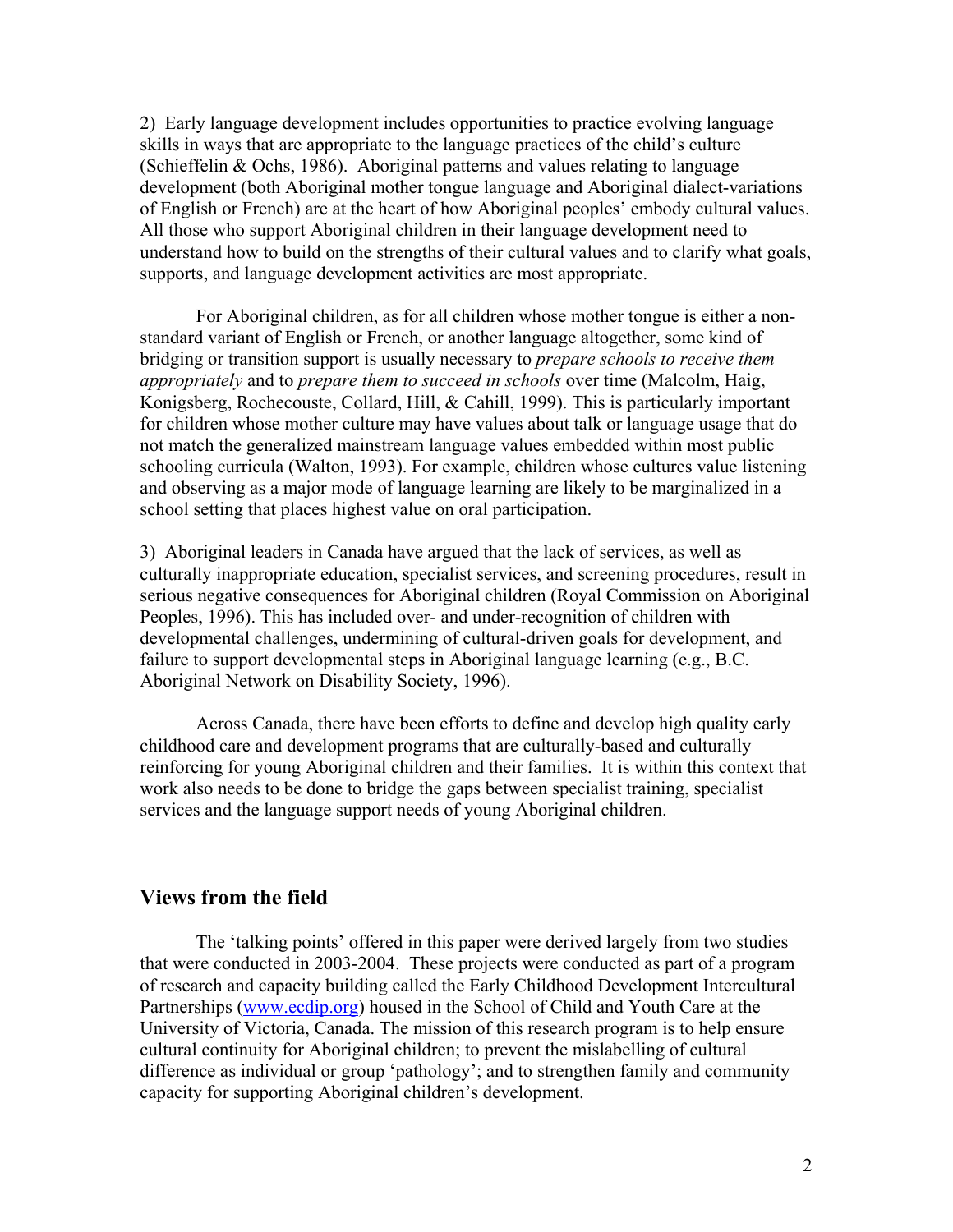One study explored the beliefs, goals, needs and recommendations of 66 First Nations parents and Elders with regards to the language development of their young children. A second study explored the beliefs, goals, needs and recommendations of 70 Speech-Language Professionals (SLPs) across Canada who had experience providing services for First Nations and/or Inuit Children.<sup>3</sup>

Both of these studies were undertaken with encouragement of Aboriginal colleagues in Early Childhood Development and members of First Nations communities with whom the first author has partnered for various training and program initiatives. Conversational interviews were used to obtain the views of First Nations parents and Elders. A survey questionnaire was used to obtain the views of Speech-Language Pathologists. For both, First Nations community members, a First Nations SLP, and family researchers helped to formulate the questions.

Much of what emerged from the interviews with First Nations parents and Elders was a complex picture that underscored the diversity among First Nations in Canada (there are as many as 60 different distinct language and over 605 different registered Nations in Canada). The goals that First Nations parents and Elders set for their children vary across a wide spectrum: some want their young children exposed to bilingual and bicultural experiences; some want their toddlers to develop a solid grounding in their Aboriginal mother tongue exclusively before learning English or French as a second language in primary school or even later; others want their children to develop English first and foremost.

Many First Nations parents in the study recognized that programs delivered by support workers, child care workers, and early intervention specialists can help to ensure their children's optimal language development. However, as Sharla Peltier, one of only three self-identified Aboriginal speech and language professionals in Canada (out of 4000 speech-language professionals in Canada) has pointed out, most Aboriginal parents and grandparents are unaware of how specialists can support their children's language development. She has emphasized that, more than anything, Aboriginal caregivers and those who make decisions in Aboriginal communities regarding programs for children need to be given clear information about what speech-language specialists can do, and to partner with them to ensure that specialist services offered to Aboriginal families and communities are culturally appropriate and effective.

 Much of what emerged from the survey of SLPS was a set of recommendations about how SLPs need to adapt and transform their professional behaviours in order to

1

 $3$  Publicly funded SLP services for children, from birth to school entry, are delivered through various facilities throughout Canada. These include public health, hospitals, non-profit community-based child and family centres and, in a few instances, school districts. Provincial/territorial governments fund the regional and community-based organizations responsible for these facilities to provide a variety of early intervention programs, some of which include pre-school SLP services. SLP services are provided under legislation and policy directives of various provincial/territorial ministries across the country.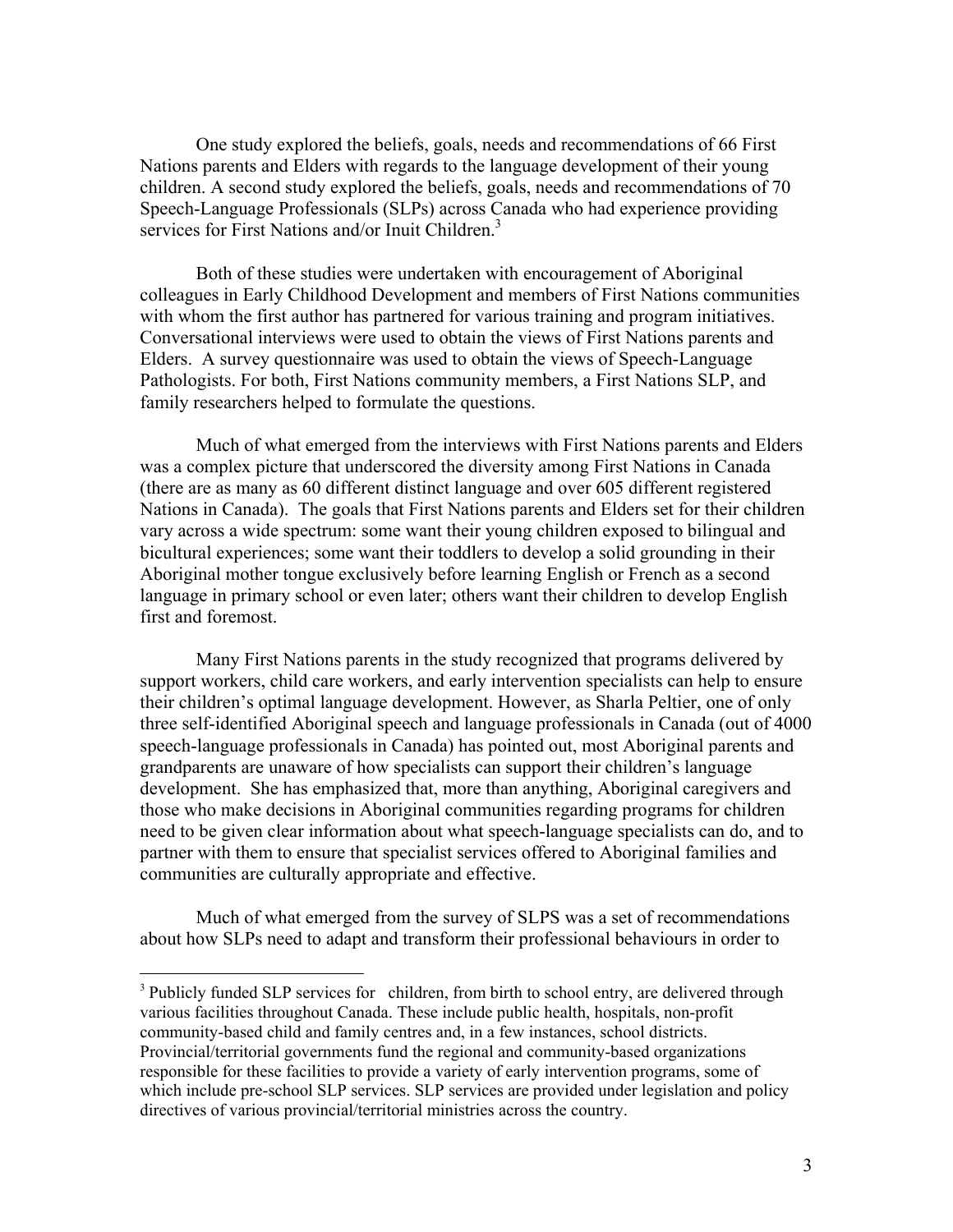work appropriately and more effectively in partnership with Aboriginal communities. In fact, the acronym SLP, standing for 'Speech-Language Pathologist,' reflects an individual dysfunction-focus that the many SLP respondents in our study identified as problematic and rejected. How to transform the role of 'Speech- Language Pathologist' into the role of Speech-Language Partner may well be the crux of the issue of how to harness and make accessible the knowledge and skills of these professionals for supporting Aboriginal young children's language development. With this in mind, we will think of SLPs as Speech-Language Partners within this article. Details of the findings of each study are reported elsewhere (see Ball & Lewis, 2003/2004). For this paper, a consideration of the findings of both studies has led to a set of observations and recommendations to help guide discussions about how speech language specialists and community members can work together to support young children's language development.

#### *Cultural differences in language socialization and the value of talk*

 Respondents in our study perceived a number of distinctive features in the apparent value of talk and social use of language by the Aboriginal children and families with whom they have worked. They noted, for example, that talk often appears to be reserved for important matters in social interactions involving Aboriginal children and adults. From the point of view of SLPs, a lot of talking, or 'talkativeness', on the part of both children and adults seemed to be discouraged. Yet, many First Nations parents stated that they value talking and even talkativeness in their children. They also value children being able to listen and observe without talking.

 Indeed, both First Nations respondents and SLPs frequently noted that First Nations children learn through listening, observing, doing and being included in family and community activities, more than by talking about their experiences and asking children a lot of questions. Many noted that First Nations children respond well to interactions involving doing things with peers, and that they responded better to slower talk, with more pausing, more sharing of information back and forth, and storytelling.

 By contrast European-heritage parents generally consider themselves to be effective parents if they use a lot of conversation and encourage their child to be talkative. They tend to encourage child-initiated conversation with adults to serve a variety of functions. Typical child assessment situations and classroom situations involve modes of questioning and response that appear to be much more common and familiar to European-heritage children than to many Aboriginal children. Some SLPs noted that the content, goals and fast-paced atmosphere in mainstream preschool and school settings seem mismatched with Aboriginal children's experiences, understanding and expression. The specific cultural practices of Aboriginal children need to inform the nature and delivery of services to support all forms of learning by Aboriginal children.

 First Nations parents and First Nations SLPS in both studies pointed out that residential school experiences have resulted in some parents facing unique challenges. For some, these experiences have resulted in limited parenting skills, such as not knowing how to play with their children, not seeing value in providing books or other pre-literacy materials in the home, overly permissive or authoritarian parenting styles,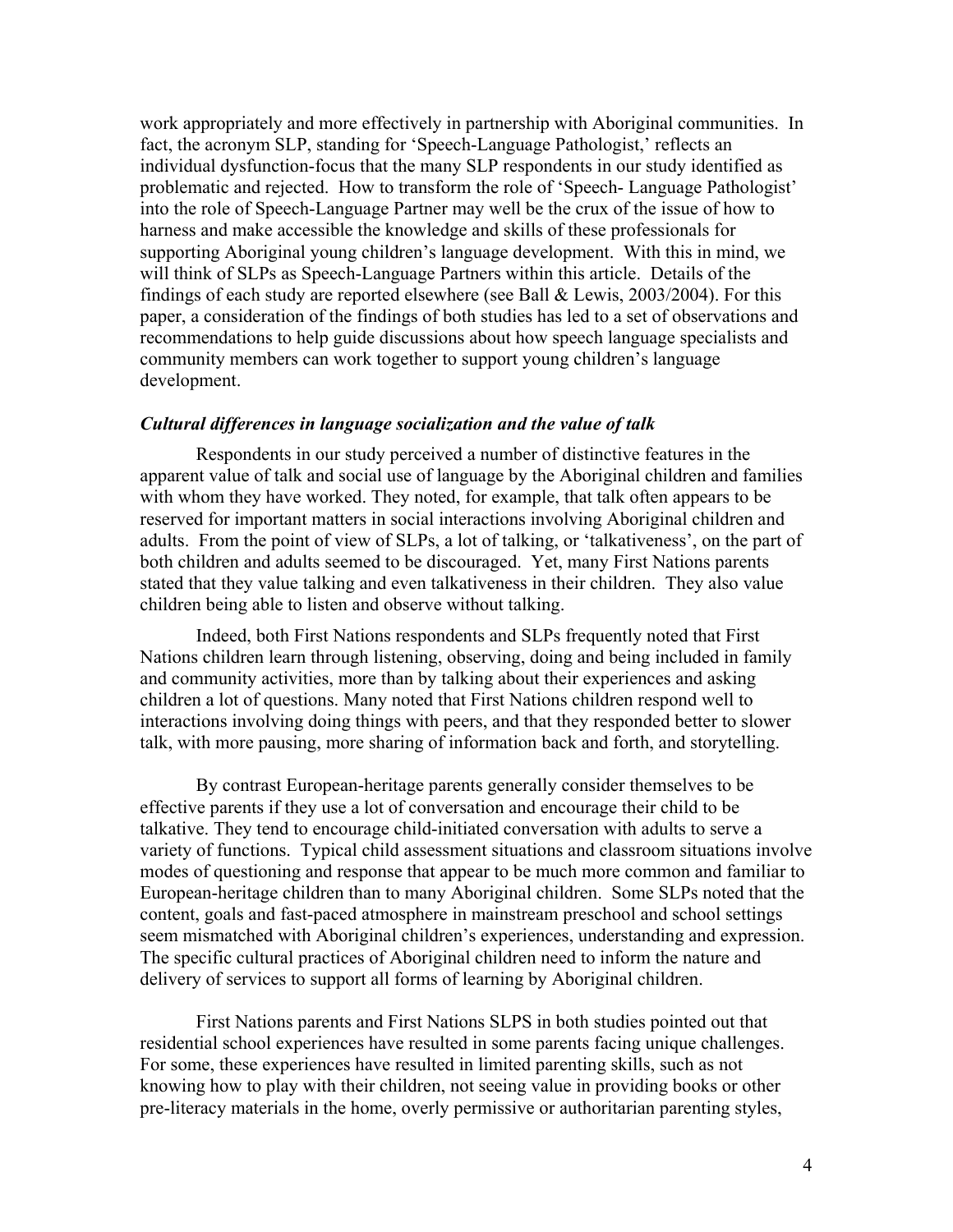and feelings of inadequacy that left them fearful of or intimidated by schools, teachers, and professionals. Parents who were not raised by their own parents and who experienced inadequate modeling or abuse from residential school caregivers may require specialized support.

## **What is a Speech Language Partner?**

 SLPs assess and provide supports for learning in all aspects of language. This includes comprehension and expression of language content (meanings and application of meaning), form (structural organization of a language and fluency) and use of language (using language to serve various communicative intents).

 SLPs have historically taken a therapeutic approach, working with individual children who do not follow the normative patterns of language development. Patterns of non-normative development typically addressed by SLPs are due to physical conditions, such as impaired hearing or neurological dysfunction, or socialization experiences such as inconsistent reinforcement for speaking and lack of opportunities for practicing their evolving language skills. In our study, most SLP respondents advocated broader based, family-centered and community-level approaches to supporting language development of Aboriginal children. Cross-cultural early language development work has motivated some SLPs to take a more proactive stance, rejecting an individual pathology or deficit model, and applying their knowledge about language stimulation and support to larger contexts based in families, institutions, or community programs. They have chosen to take on the role of speech-language partners, reinforcing culturally-based strengths and building language support capacity within the milieu of families, parenting programs, and early childhood programs.

 However, when questioned about the circumstances surrounding their engagement with Aboriginal children and families, most respondents in our study reported that they were usually engaged in providing services as a result of referrals for individual children. However services earmarked for a specific child could be deployed in ways that strengthen the context and overall language support skills of the caregivers and significant people in that child's (and other children's) life.

 SLP respondents were frank about the limitations of their professional training and in-service experiences. Less than half of SLPs reported feeling well prepared, even after 2 or more years of experience, to serve Aboriginal children and families effectively. They pointed out that in order to be more effective in supporting Aboriginal children's development, they needed more knowledge about the cultures, community structures, circumstances and community development goals of Aboriginal peoples. This needs to be provided during professional (pre-service) training and within continuing (in-service) education.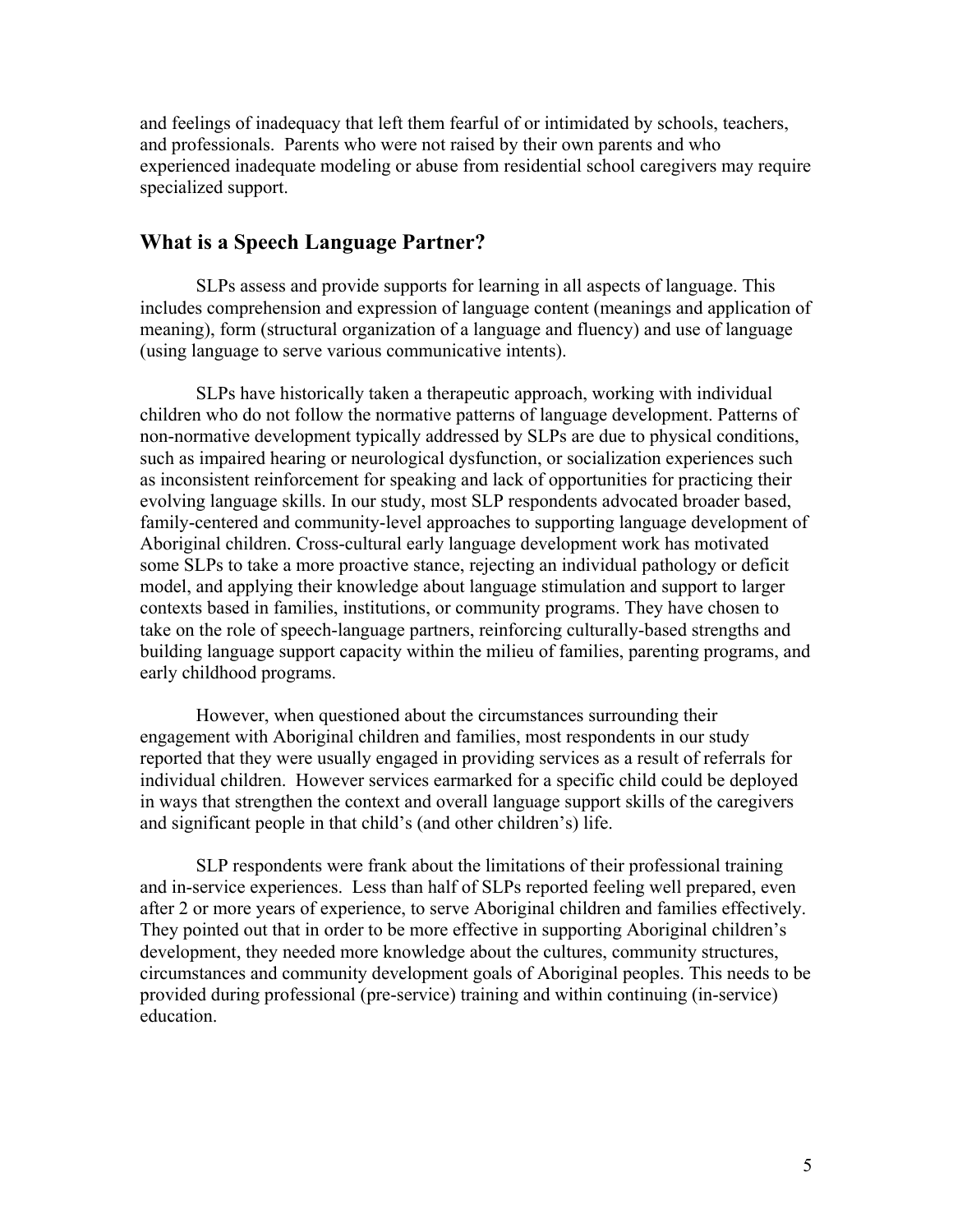## **How can speech-language specialists support Aboriginal children's language development?**

SLP services can be a considerable resource for Aboriginal communities if they are appropriately engaged.

*"Practitioners, and agencies that structure practitioner's services, need to have time to work WITH First Nations services (for example, child development workers hired by the band and who are members of the band). Practitioners need time to be a visitor or helper at First Nations preschools and daycares, to better understand and appreciate their way of being. Time to build relationships with band councils and Elders."* (JH)

*"Practitioners can make an important contribution at the community level, building awareness and understanding of language development, how it progresses and why it matters. Practitioners need to engage in preventive programs that are not necessarily tied to specific children on the caseload. Caseload sizes need to be kept small so that practitioners can be more present and available to the community."* (DM)

 Successful use of specialized services depends on authentic collaboration between service providers, specialists and the families and communities they serve.

#### **1) Working within the cultural context.**

Specialists need to learn cultural values specific to the Aboriginal families they serve. Cultural bias is a problem in the application of many models of early language facilitation, early intervention, and parent education. Leaders in SLP research have offered suggestions for culturally responsive practices (Van Kleek, 1994; Warr-Leeper, 2001). With guidance from community members, SLPs and their community partners can design methods of language stimulation and support that are culturally appropriate and culturally appreciative. Methods that build on strengths in many Aboriginal communities include helping to organize frequent story-telling activities, and creating cross-age active learning situations where younger children can hear and use language in the context of action.

 SLPs reported having much to learn about the value that language holds and the roles that language plays in the cultures of Aboriginal families and communities. From the perspective of SLPs, their training on cultural values has been inadequate, and they have had to learn cultural sensitivity, cultural protocols, and cultural aspects of parents language socialization practices on the job. They pointed out that for an SLP trained to work with European-heritage families, Aboriginal families do not appear so eager to engage actively in stimulating vocabulary development or frequent conversation with their children. However, rather than seeing this as a deficit, the SLP and the particular community need jointly to identify the values and styles of language interaction that culture holds as ideal and language facilitation strengths in the community upon which to build. For example, respondents mentioned working with communities with a preference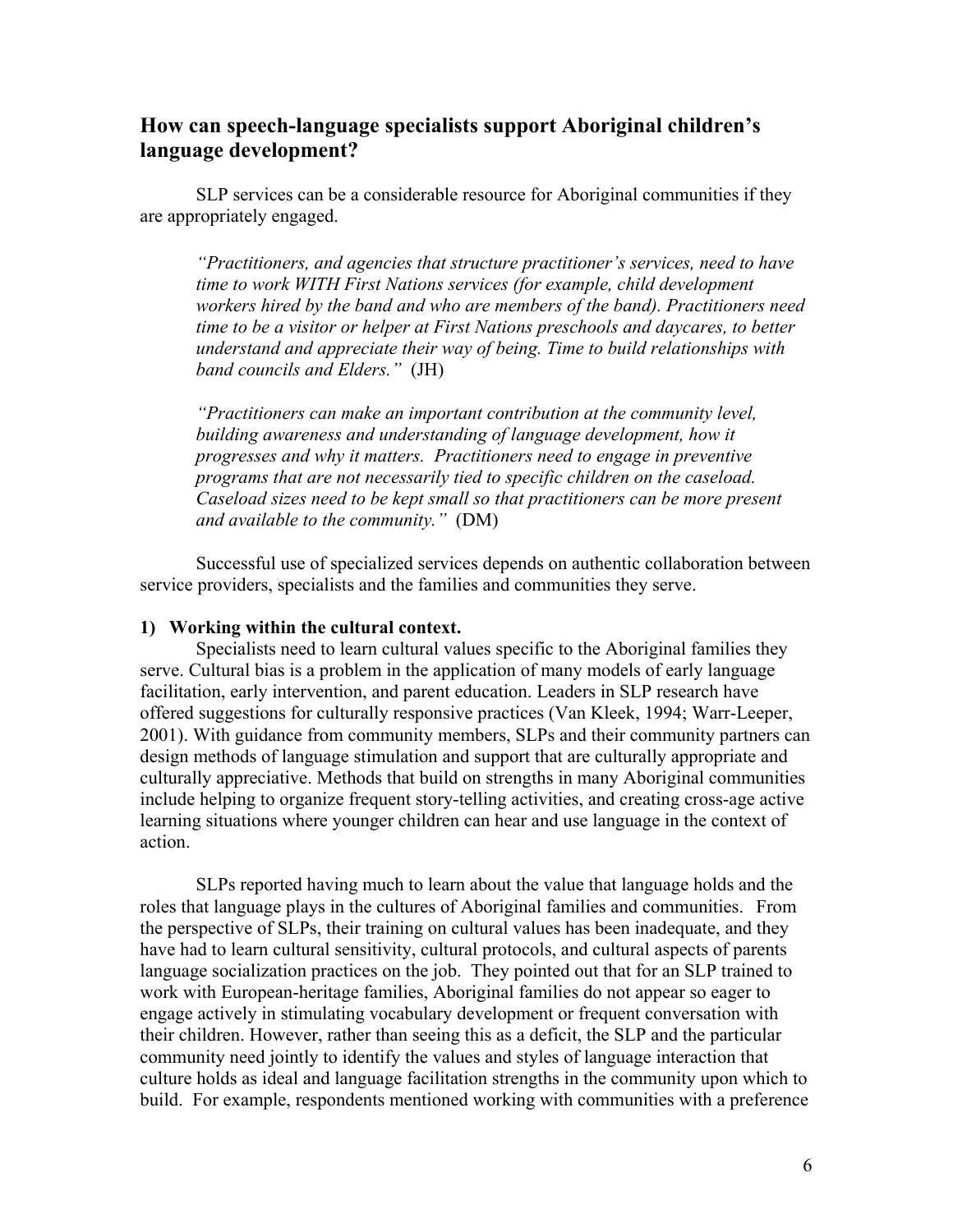for quiet, observant children who are respectfully deferent towards older people and who can learn from watching and listening.

#### **2) Working collaboratively.**

Specialists need to understand that the knowledge they bring is just part of a successful language support effort.

*"An altogether different approach is needed that would include taking the time to learn about the specific community, their values and hopes for their children, making the link between this information and the already known professional information, and figuring out how to effectively bridge the two in order to support the caregivers in the community to best facilitate language development that respects a desire to maintain first language as well as develop facility in the language of school or mainstream culture."* (CF)

*"Non-helpful practices include telling the adults what to do…telling the adults you'll show them what to do, giving written handouts, or inviting the community to a lecture or presentation. It is not helpful to assume that you know what to do and by virtue of your knowledge you have the right to tell Aboriginal people how to communicate with, teach, or raise their children."* (AH)

*"Check your assumptions at the door. Pragmatics in particular are a big issue. You need to learn about appropriate interaction patterns."* (MZ)

 Among the SLPs surveyed, 79% perceived an urgent need for an "altogether different approach" to serving Aboriginal children, compared to serving children of dominant cultural groups (e.g., European heritage). There was general consensus among the respondents that an 'expert' service orientation is ineffective. Family and communitydriven practice that is consultative and collaborative is more culturally appropriate than professionally driven approaches. SLPs strongly emphasized the importance of working with Elders, community governing bodies, parents, and other trusted service providers and being responsive to expressed values and wishes. In their experience, these people can offer feedback about tools, methods, and messages that are likely to be accepted and effective in various families or community groups.

#### **(3) A relationship approach.**

Specialists need to build trusting relationships with families and key individuals in the community.

 "It seems best to start by learning what is already being done, how and why and with what result. Make partnerships with the community. Get to know individual people by listening to them." (AH)

*"What worked for me was behaving as the "invited guest" – being quietly present, playing with children, chatting with Elders, parents, educators, etc. and asking what I could do – what kind of service they would like and then making a*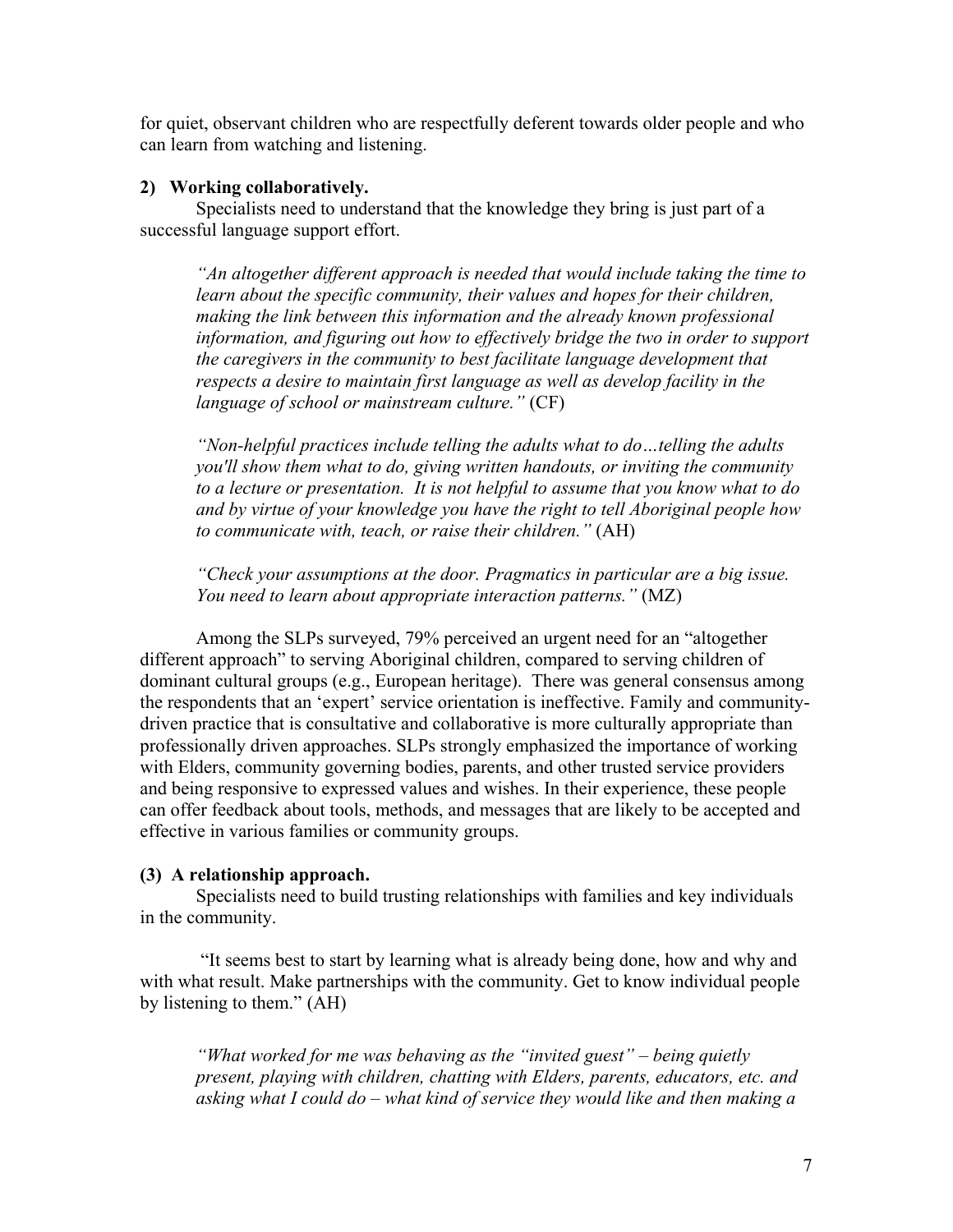*plan together. I rarely pulled a child for "one on one." I received many verbal compliments for that. Practices that are not helpful include trying to work quickly, telling them what you would like to do before they've stated their needs and requests; not taking time to build trust; removing children from a group."* (BD)

Establishing positive and trusting relationships requires a consistent presence in the community, patience, time, flexibility, understanding and a desire to learn. Learning through listening and observing without asking a lot of questions are important interactive skills to use.

#### **4) Assessment that is acceptable to the community.**

 Methods of evaluating children's language need to fit the culture. Many First Nations parents, Elders, SLPs and early childhood care givers have expressed frustration about culturally inappropriate assessments that labelled their children deviant or deficient, when it was more likely that the assessment approach, tool, or norms were culturally biased and inappropriate. The very concept of "testing" and ranking the developmental levels of children, as practiced in many methods of child development assessment, is offensive to many Aboriginal parents. Assessment may be viewed as discordant with cultural values involving appreciating each child for who they are, accepting differences, and waiting until children are older before making attributions about them, and other elements of their value system.

 Assessments that have been developed and validated with a European-heritage population are generally not appropriate for Aboriginal children, often in significant structural ways. Aboriginal communities need to help language specialists to sort through her/his toolkit to find ways of investigating what is going on with children's language development, whether it is healthy and robust in terms of the culture, and how to support more effective language-strengthening activities.

*For assessment, it would be helpful for the practitioner and community members to sit together and discuss: What skills does the child need to communicate effectively at home, school and in the community? How close is the child coming to accomplishing those? What bridges can be built to support the child in meeting the demands of educational language in the school? How should the curriculum be changed at preschool and school to respond to the information obtained?"* (LD)

 First Nations interviewees recommended that more relevant education/intervention strategies and tools for teaching would include visuals such as pictures of First Nations people and familiar rural community themes. They would also include story and legend re-telling activities. Crafts using local clay and leather, followed by group discussion for re-telling the steps involved, would be helpful. Also recommended were community outings with photos to use for re-telling later. One First Nation respondent emphasized that new screening measures would take into account language development differences (e.g., pronouns, prepositions) and speech dialect differences.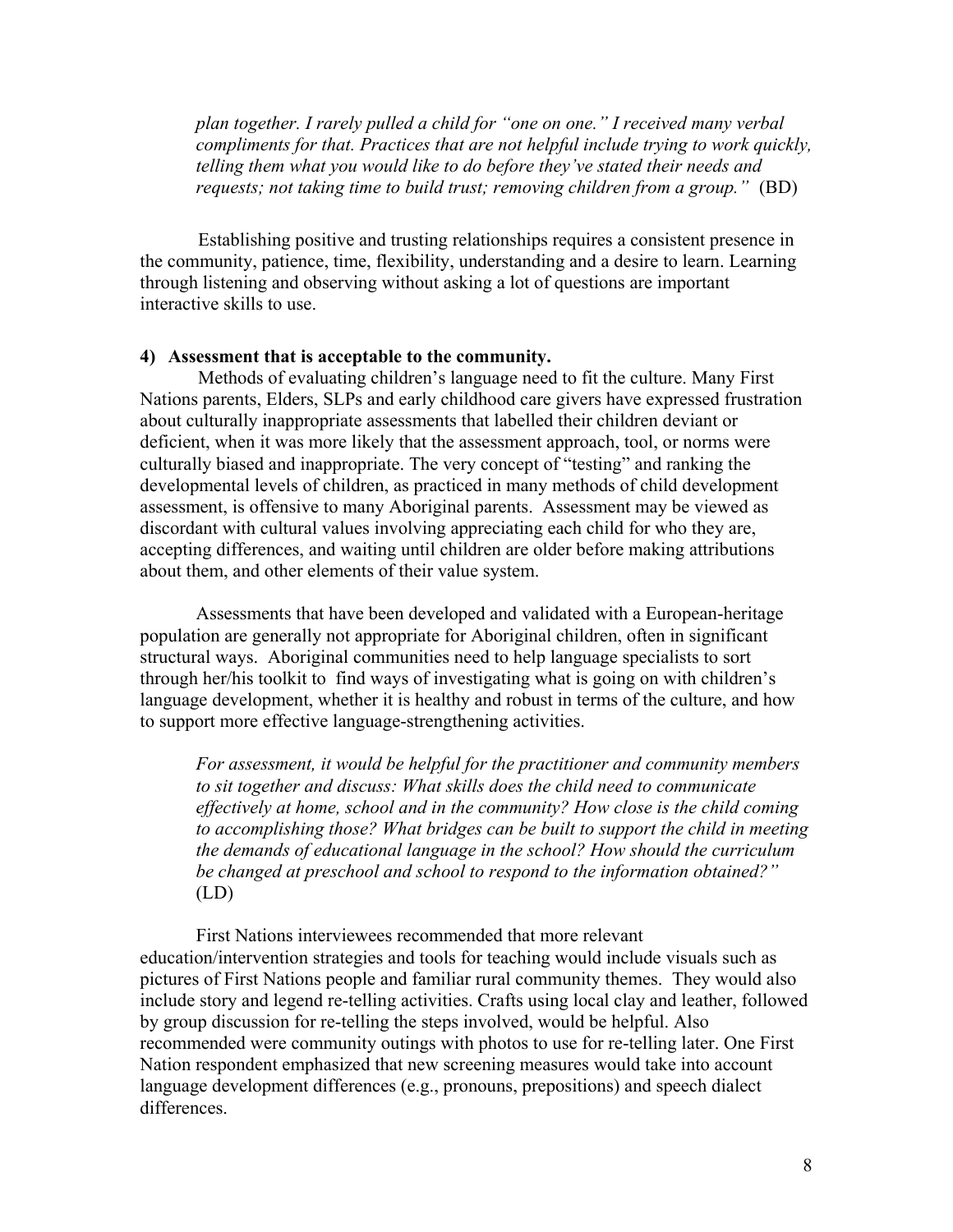#### **5) Community capacity-building approach.**

Strengthening community capacity is a goal of many Aboriginal communities. Whenever possible, language specialists need to engage with community members to strengthen their understanding about SLP services, their capacity to identify developmental concerns, to advocate, and to partner in service delivery.

Two First Nations language specialists participating in our studies offered the following specific suggestions:

- The whole family, including the extended family, should be involved in service planning in possible.
- Older siblings may make excellent mediators of communication programming, as they are often responsible for the younger children.
- Frequent consultation sessions and short assessment sessions work best.
- SLPs can be employed to act as indirect mediators whose role is the education of other agency workers and support for parents' language facilitation efforts.
- Standardized testing or use of lengthy questionnaires early on is not helpful.
- If attendance is an issue, it is important to problem-solve and possibly change the service delivery model - connect with other services, community workers and/or family members. Terminating services is not useful.
- Referrals to other agencies outside of the community should be postponed until rapport is established. Attendance at referrals is more likely if the referring individual mediates.

#### **6) A population-based approach.**

Speech and language issues need to be addressed in context and not as isolated needs. Yet many early intervention strategies still heavily used by SLPs in Canada are based on individual deficit models that have been developed largely in middle-class urban settings based on the values, beliefs and goals of families primarily of European descent. In cultures that have been disrupted and individuals have been displaced, as has happened to all Aboriginal peoples in Canada, individuals often experience problems that are in part contextual or communal, rather than strictly personal. In these situations, contextual and communal responses can help tremendously. Cultural context is an important foundation for meaningful programs of support for children's development, using family- and community-centred practice models (Ball, 2002; Crago, 1992; Heath, 1983; Johnston & Wong, 2002; van Kleek, 1994).

#### **7) Support for Indigenous mother tongue and local dialects.**

 The majority of First Nations Elders and parents preferred that their children learn both their Mother Tongue and English or only their Mother Tongue in the preschool and school years. Most SLPs, expressed their belief that children's primary caregivers should be encouraged to maintain their dominant language used at home. This is consistent with professional practice guidelines and directions for SLPs working in a multi-lingual and multi-cultural context (CASLPA, 2002; ASHA, 2004; Genesee, Paradis, & Crago., 2004). Some SLP respondents cited the positive contributions that learning the Indigenous mother tongue or local dialect of English, French or an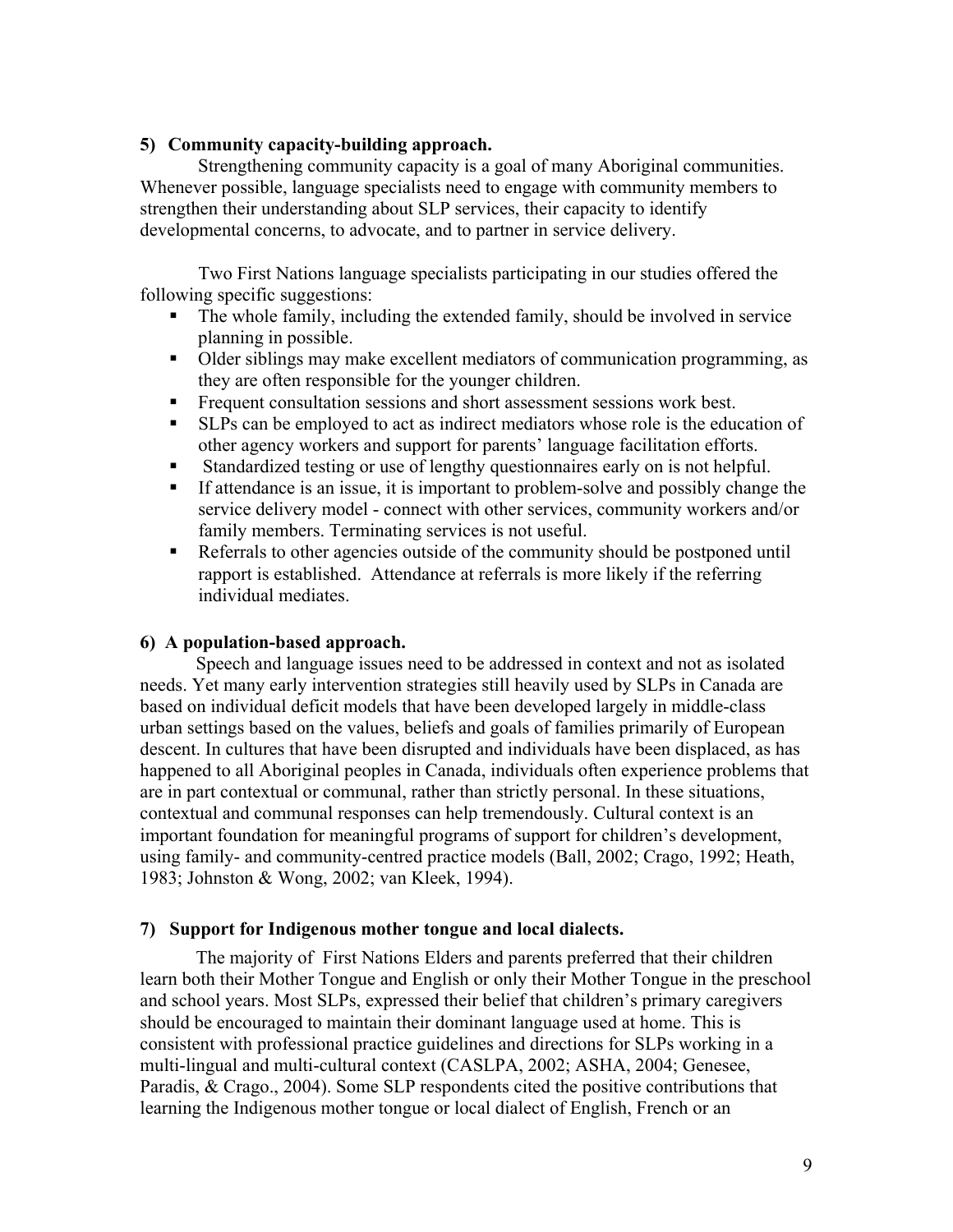Indigenous language can make to a child's sense of connection to community and to selfesteem.

## **Policy Implications and Recommendations**

- **1. The values and priorities of Aboriginal families and communities should inform the goals and mode of delivery of SLP services.**
- **2. Prepare SLPs to engage in cross-cultural partnerships rather than in isolation as experts.**
- **3. Increase professional training of Aboriginal people in speech and language facilitation.**
- **4. Dialogue and partner with Aboriginal community leaders to build awareness and understanding of language development and appropriate supports.**
- **5. Target funding to increase speech-language services to Aboriginal young children.**
- **6. Fund positions for Aboriginal advisors to government on speech-language development programs serving Aboriginal young children**

## **Conclusion**

New ways of forming partnerships between early language specialists, parents, Elders, and community-based child care programs need to be explored to adjust language support and intervention strategies to match the historical realities, and present cultural and community conditions of Aboriginal children. These strategies need to take into account not only the goals for individual children's development, but also the family's or community's receptivity to various approaches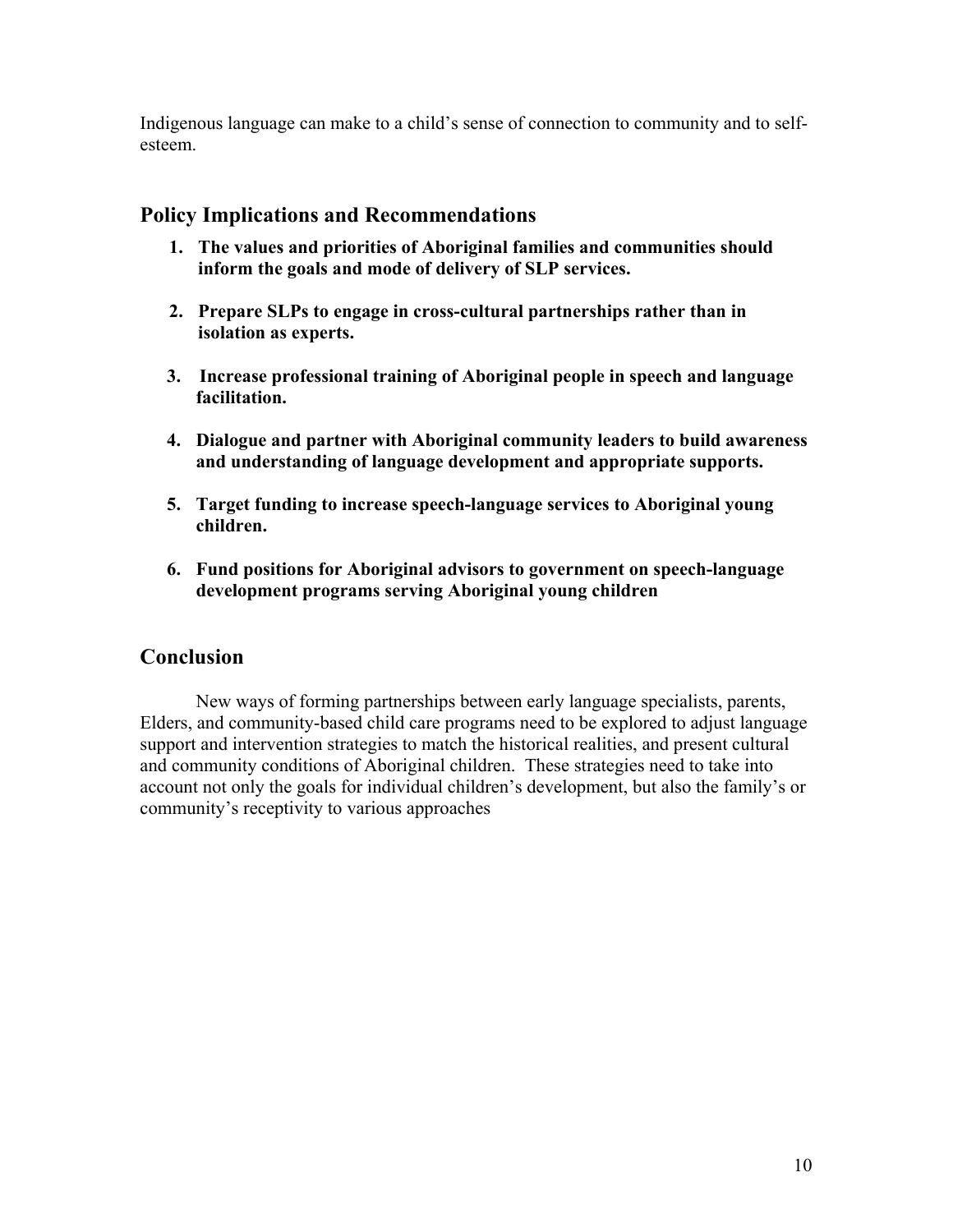#### **References**

- American Speech-Language-Hearing Association (ASHA) (1985). Position Statement: Clinical Management of Communicatively Handicapped Minority Language Populations. *Asha*, 27 (6), 1-6.
- American Speech-Language-Hearing Association. (2004). Knowledge and Skills Needed by Speech-Language Pathologists and Audiologists to Provide Culturally and Linguistically Appropriate Services. ASHA Online Desk Reference, *4.* Available from http://www.asha.org/NR/rdonlyres/BA28BD9C-26BA-46E7-9A47- 5A7BDA2A4713/0/v4KScultlinguistic2004.pdf
- Ball, J. (2002). The challenge of creating an optimal learning environment in child care: Cross-cultural perspectives. In L. Girolometto & E. Weitzman (Eds.), *Enhancing caregiver language facilitation in child care settings* (pp. 1-12). Proceedings from a Symposium of the Canadian Language and Literacy Research Network, Toronto, October 18, 2002.
- British Columbia Aboriginal Network on Disability Society (BCANDS) (1996). Identification of barriers to post-secondary training and employment. Vancouver, BC.

Capute, A., (1987). Using language to track development. *Patient Care*, 2*1* (19), 60-70.

- Canadian Association of Speech-Language Pathologists and Audiologists (CASLPA) (2002). CASLPA Position Paper on Speech-Language Pathology and Audiology in the Multicultural, Multilingual Context. http://www.caslpa.ca/english/resources/multicult.asp
- Catts, H., & Kamhi, A. (1999). *Language and reading disabilities*. Needham Heights, MA: Allyn & Bacon.
- Crago, M. (1992). Ethnography and language socialization: A cross-cultural perspective. *Topics in Language Disorders*, 12 (3), 28-39.
- Genesee, F, Paradis, J. & Crago, M. (2004). *Dual language development & disorders*. Baltimore, MD: Brookes.
- Gerber, A. (1993). *Language-related learning disabilities: Their nature and treatment.* Baltimore, MD: Brookes.
- Golsworthy (1996). *Developmental reading disabilities: A language based treatment approach*. San Diego, CA: Singular Publishing Group.
- Heath, S. (1983). *Ways with words: Language, life and work in communities and classrooms.* Cambridge: Cambridge University Press.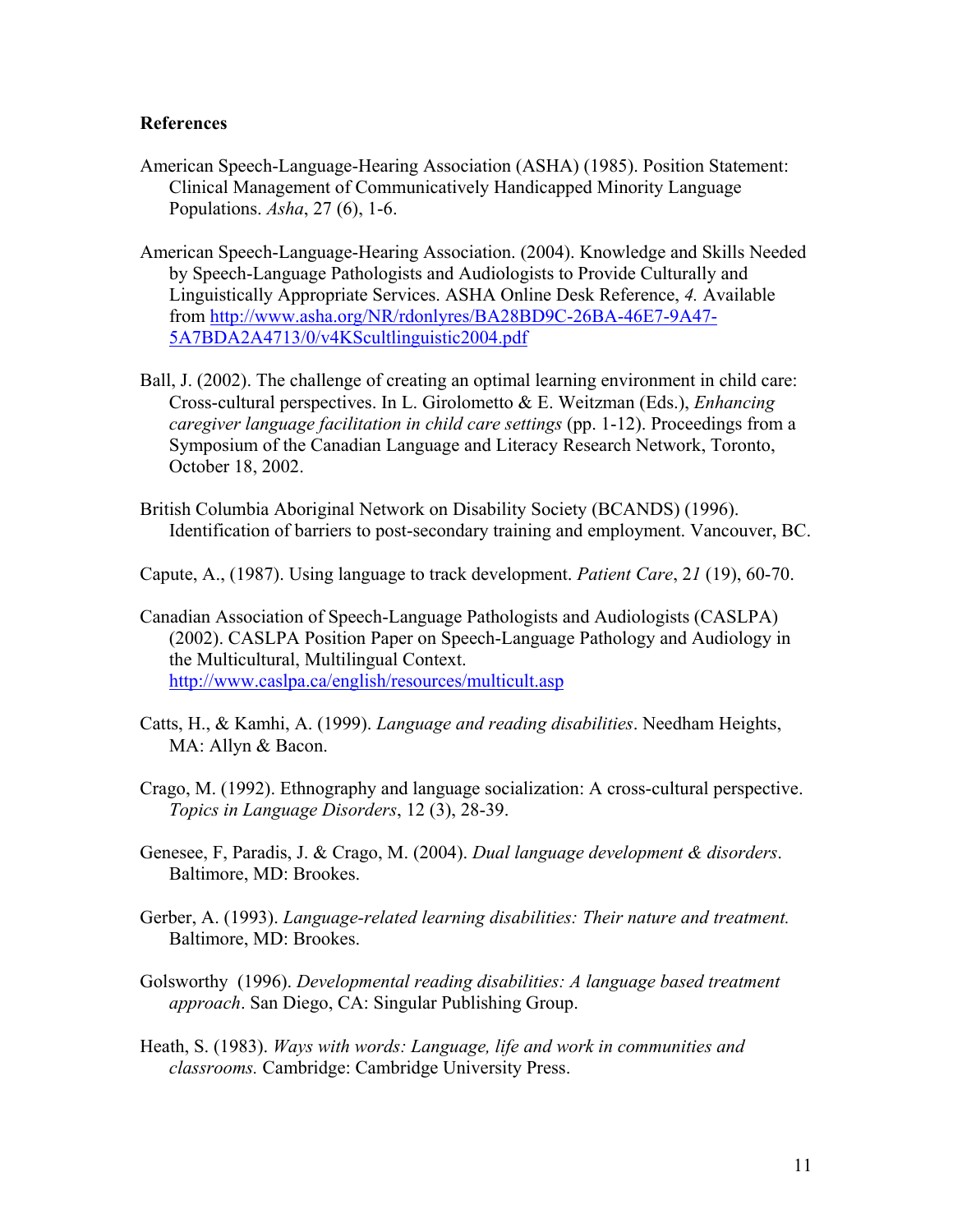- Johnston, J., & Wong, M.-Y. A. (2002). Cultural Differences in Beliefs and Practices Concerning Talk to Children. *Journal of Speech, Language, and Hearing Research, 45,* 916-926*.*
- Kavanaugh, J., & Mattingly, I. (1972). *Language by ear and by eye*. Cambridge, MA: MIT Press.
- Kohlberg, L., Yaeger, J. & Hjertholm, E. (1968). Private speech: Four studies and a review of theories. *Child Development*, *39*, 691-736.
- Malcolm, I., Haig, Y., Konigsberg, P., Rochecouste, J., Collard, G., Hill, A., & Cahill, R. (1999). Towards more user-friendly education for speakers of Aboriginal English. Perth: Centre for Applied Language and Literacy Research.
- Myers, N. & Permutter, M. (1978) Memory in the years from two to five. In P. Ornstein (Ed.), *Memory Development in Children*. Hillsdale, NJ: Lawrence Erlbaum.
- Paul, R. (2001). Language Disorders from Infancy through Adolescence. St. Louis, Missouri, Mosby.
- Rice, M. & Kemper, S. (1984*). Child Language and Cognition*. Baltimore: University Park Press.
- Royal Commission on Aboriginal Peoples (1996). Gathering strength: Report on the Royal Commission on Aboriginal Peoples, *13*. Ottawa: Canada Communication Group Publishing.
- Saxe, G. (1979). Developmental relations between notational counting and number conservation. *Child Development*, *50*, 180-187.
- Schieffelin, B.B. & Ochs, E. (1986). Language Socialization. *Annual Review of Anthropology*, *15*, 163-246.
- Snowling, M., & Stackhouse, J. (1996). *Dyslexia, speech, and language: A practitioner's handbook*. London: Whurr Publishers.
- Stiles-Davis, J., Tada, W. & Whipple, T. (1990). Facilitative effects of labeling on preschool children's copying*. Perceptual and Motor Skills, 70*, 663-672.
- Speech Pathology Australia. Speech Pathologists working in Early Intervention Programs with Aboriginal Australians. Fact Sheet 2.4.
- Walton, C. (1993). Aboriginal education in Northern Australia: A case study of literacy policies and practices. In P. Freebody & A. R. Welch (Eds.), *Knowledge, culture and power: international perspectives on literacy as policy and practice*. Pittsburgh, PA: University of Pittsburgh Press.